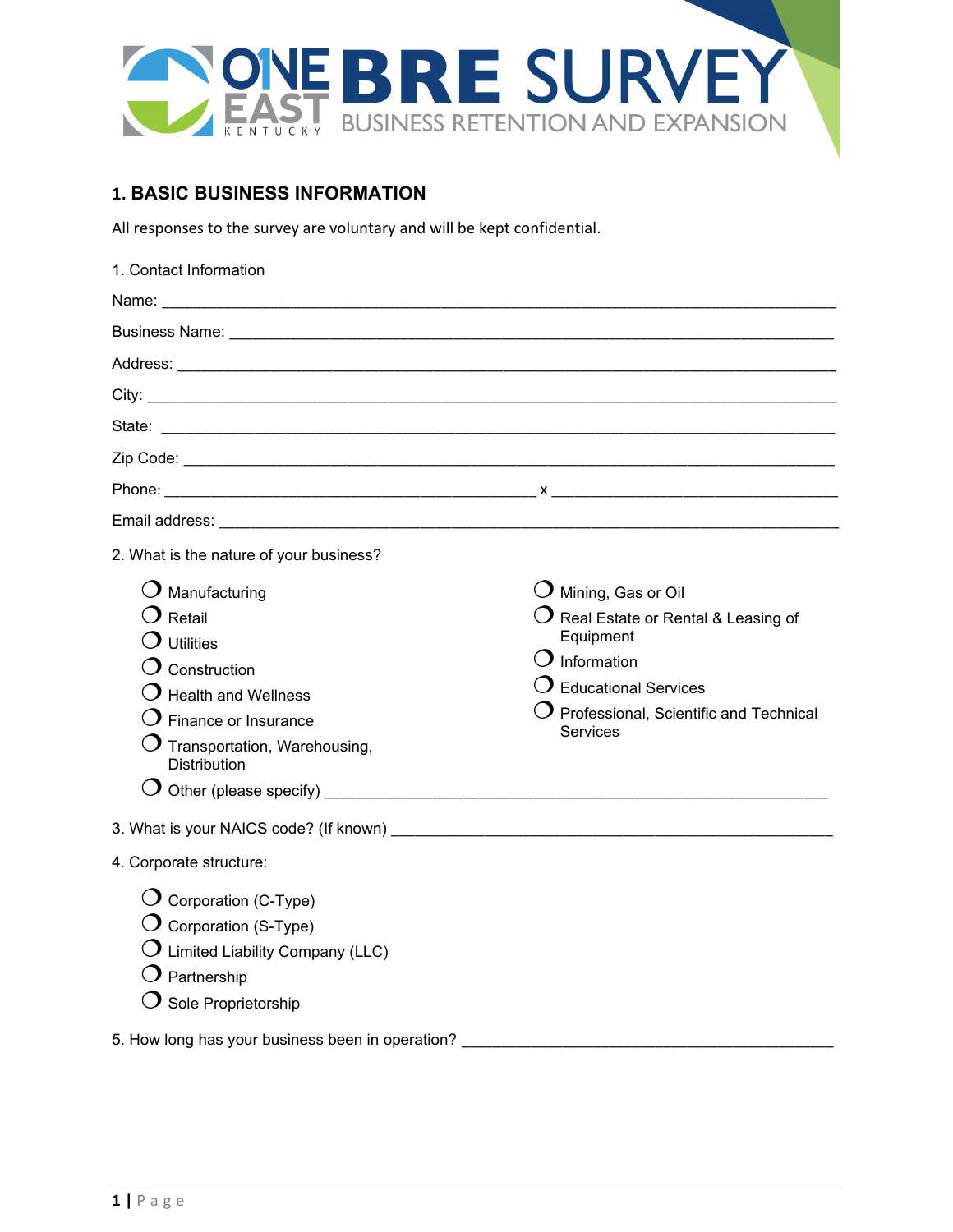

## **2. ADDITIONAL BUSINESS INFORMATION**

6. Over the past 5 years, have the following factors increased, stayed the same, or decreased? (2022- 2027)

|                            | <b>Increased</b> | <b>Stayed the same</b> | <b>Decreased</b> |
|----------------------------|------------------|------------------------|------------------|
| <b>Number of customers</b> |                  |                        |                  |
| Sales (total revenue)      |                  |                        |                  |
| <b>Profits</b>             |                  |                        |                  |
| <b>Number of employees</b> |                  |                        |                  |
| <b>Size of facility</b>    |                  |                        |                  |

7. Over the next 5 years, do you expect the following factors to increase, stay the same, or decrease? (2022-2027)

|                            | <b>Increase</b> | Stay the same | <b>Decrease</b> |
|----------------------------|-----------------|---------------|-----------------|
| <b>Number of customers</b> |                 |               |                 |
| Sales (total revenue)      |                 |               |                 |
| <b>Profits</b>             |                 |               |                 |
| <b>Number of employees</b> |                 |               |                 |
| Size of facility           |                 |               |                 |

8. If you expect any of these factors to increase or decrease, what are the principal reasons for the change? (Check all that apply)

- $\overline{O}$  Changes to business needs, strategy, and/or structure
- $\bigcirc$  Changes in operating costs
- $\overline{O}$  Changes in technology
- $\bigcirc$  Changes in local regulations

 $\overline{O}$  Changes in local market conditions  $O$  Changing global market conditions

| $\cup$ Other (please specify) |
|-------------------------------|
|-------------------------------|

9. Are you experiencing any problems with supply chain that are limiting your growth?

| Yes |
|-----|
|     |

 $\bigcup$  No **If yes**, please explain?

10. Where are your finished goods being shipped to and by what mode of transportation? \_\_\_\_\_\_\_\_\_\_\_

\_\_\_\_\_\_\_\_\_\_\_\_\_\_\_\_\_\_\_\_\_\_\_\_\_\_\_\_\_\_\_\_\_\_\_\_\_\_\_\_\_\_\_\_\_\_\_\_\_\_\_\_\_\_\_\_\_\_\_\_\_\_\_\_\_\_\_\_\_\_\_\_\_\_\_\_\_\_\_\_\_\_\_\_\_\_\_\_\_\_\_\_\_

\_\_\_\_\_\_\_\_\_\_\_\_\_\_\_\_\_\_\_\_\_\_\_\_\_\_\_\_\_\_\_\_\_\_\_\_\_\_\_\_\_\_\_\_\_\_\_\_\_\_\_\_\_\_\_\_\_\_\_\_\_\_\_\_\_\_\_\_\_\_\_\_\_\_\_\_\_\_\_\_\_\_\_\_\_\_\_\_\_\_\_\_\_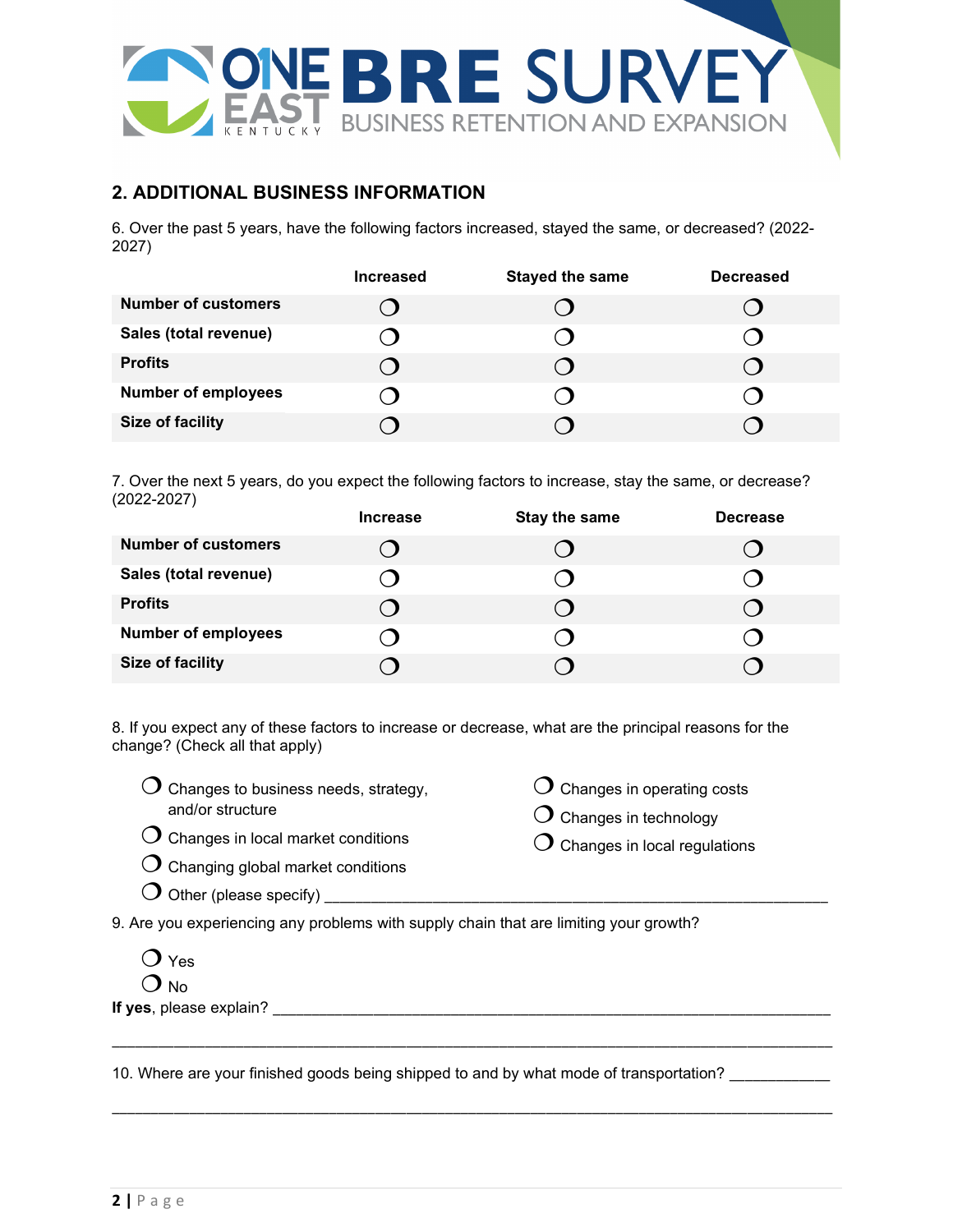

## **3. FACILITY INFORMATION**

- 11. Do you have more than one physical location associated with your business?
	- $\overline{O}$  Yes
	- $O_{N0}$

**If yes**, how many additional facilities do you have?

12. What is your current main facility size (in estimated square feet)? \_\_\_\_\_\_\_\_\_\_\_\_\_\_\_\_\_\_\_\_\_\_\_\_\_\_\_\_\_\_\_\_

13. Do you own or lease your facility or facilities?

 $\overline{O}$  Yes  $O_{N0}$ 

**If leased**, what is your lease expiration date*?* \_\_\_\_\_\_\_\_\_\_\_\_\_\_\_\_\_\_\_\_\_\_\_\_\_\_\_\_\_\_\_\_\_\_\_\_\_\_\_\_\_\_\_\_\_\_\_\_\_\_\_\_\_

14. Are you currently considering moving, closing, selling, acquiring, or merging with another company?

- $\bigcirc$  Moving
- $O$  Closing
- $O$  Selling
- $\overline{O}$  Acquiring or merging with another company
- $\bigcirc$  None of the above

15. If you are considering moving, what are the reasons motivating you to move?

|  | $\bigcirc$ Expansion needs |  |
|--|----------------------------|--|
|--|----------------------------|--|

 $\bigcirc$  Utility costs

 $\sigma$  Transportation needs

 $\bigcirc$  Available workforce

- $O$  Lease expiration
- $\bigcirc$  Business fees and taxes

 $\bigcirc$  Changing market conditions

Other (please specify) \_\_\_\_\_\_\_\_\_\_\_\_\_\_\_\_\_\_\_\_\_\_\_\_\_\_\_\_\_\_\_\_\_\_\_\_\_\_\_\_\_\_\_\_\_\_\_\_\_\_\_\_\_\_\_\_\_\_\_\_\_\_\_\_\_\_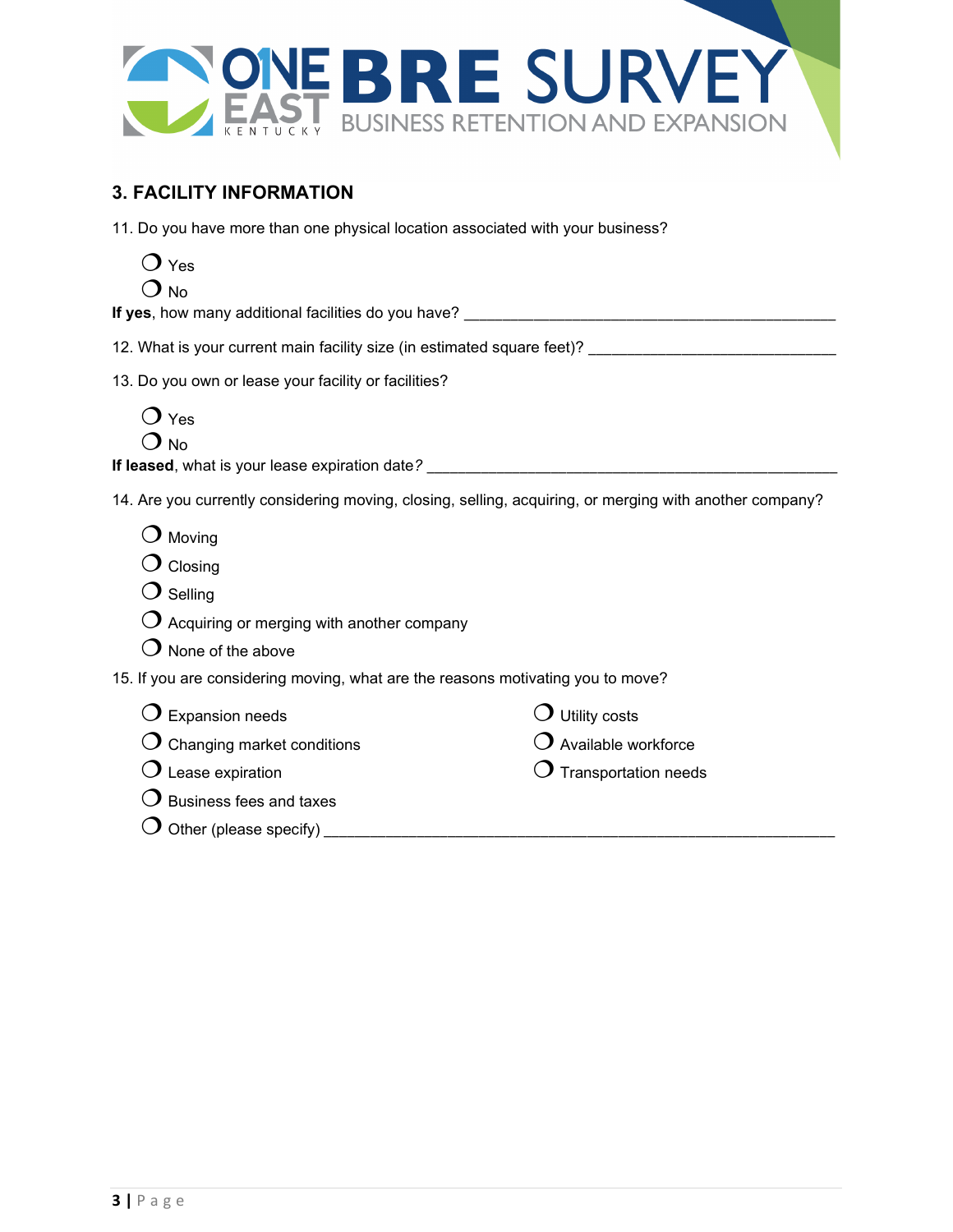

### **4. MARKET INFORMAITON**

16. What is your primary market area? (Check all that apply)

- $\bigcirc$  Local
- $O$  Regional
- $O$  National
- $O$  North America
- $O$  International
- 17. Who are your primary competitors?
- 18. Please rate your business needs.

|                                         | <b>Low Need</b> | <b>Medium Need</b> | <b>High Need</b> |
|-----------------------------------------|-----------------|--------------------|------------------|
| Greater access to<br>customers          |                 |                    |                  |
| <b>Greater access to</b><br>workforce   |                 |                    | $\Box$           |
| <b>Access to workforce</b><br>training  | $\blacksquare$  |                    |                  |
| <b>Expanded space for</b><br>facilities |                 |                    |                  |
| Access to capital and<br>financing      |                 |                    |                  |

19. Do you work with or do business with other companies across the region?



**If yes**, what businesses*? \_\_\_\_\_\_\_\_\_\_\_\_\_\_\_\_\_\_\_\_\_\_\_\_\_\_\_\_\_\_\_\_\_\_\_\_\_\_\_\_\_\_\_\_\_\_\_\_\_\_\_\_\_\_\_\_\_\_\_\_\_\_\_\_\_\_\_\_\_\_\_*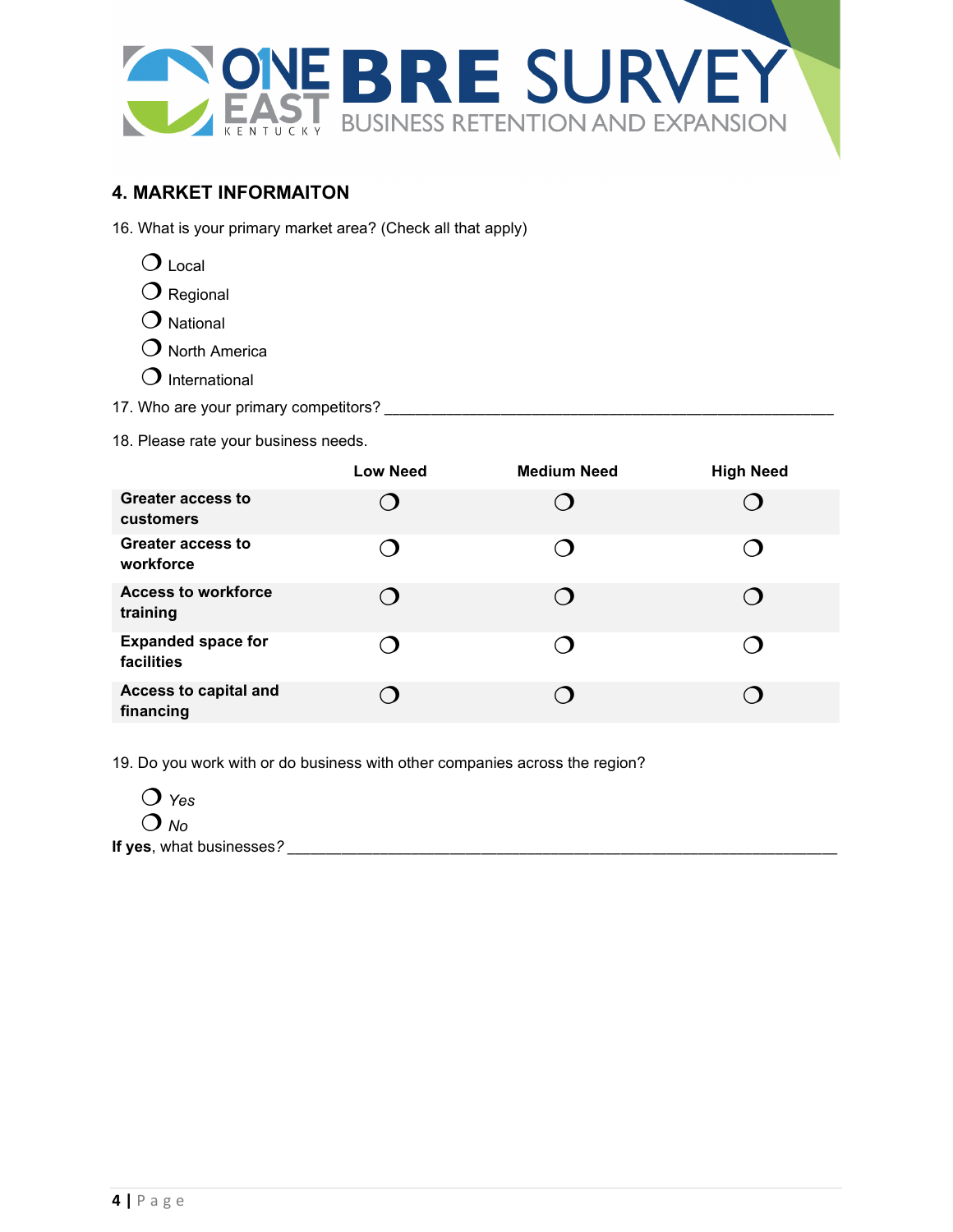

\_\_\_\_\_\_\_\_\_\_\_\_\_\_\_\_\_\_\_\_\_\_\_\_\_\_\_\_\_\_\_\_\_\_\_\_\_\_\_\_\_\_\_\_\_\_\_\_\_\_\_\_\_\_\_\_\_\_\_\_\_\_\_\_\_\_\_\_\_\_\_\_\_\_\_\_\_\_

\_\_\_\_\_\_\_\_\_\_\_\_\_\_\_\_\_\_\_\_\_\_\_\_\_\_\_\_\_\_\_\_\_\_\_\_\_\_\_\_\_\_\_\_\_\_\_\_\_\_\_\_\_\_\_\_\_\_\_\_\_\_\_\_\_\_\_\_\_\_\_\_\_\_\_\_\_\_

\_\_\_\_\_\_\_\_\_\_\_\_\_\_\_\_\_\_\_\_\_\_\_\_\_\_\_\_\_\_\_\_\_\_\_\_\_\_\_\_\_\_\_\_\_\_\_\_\_\_\_\_\_\_\_\_\_\_\_\_\_\_\_\_\_\_\_\_\_\_\_\_\_\_\_\_\_\_

\_\_\_\_\_\_\_\_\_\_\_\_\_\_\_\_\_\_\_\_\_\_\_\_\_\_\_\_\_\_\_\_\_\_\_\_\_\_\_\_\_\_\_\_\_\_\_\_\_\_\_\_\_\_\_\_\_\_\_\_\_\_\_\_\_\_\_\_\_\_\_\_\_\_\_\_\_\_

\_\_\_\_\_\_\_\_\_\_\_\_\_\_\_\_\_\_\_\_\_\_\_\_\_\_\_\_\_\_\_\_\_\_\_\_\_\_\_\_\_\_\_\_\_\_\_\_\_\_\_\_\_\_\_\_\_\_\_\_\_\_\_\_\_\_\_\_\_\_\_\_\_\_\_\_\_\_

#### **5. PANDEMIC IMPACT**

20. Has the pandemic changed the way you are approaching the workplace?

- $\bigcirc$  Reevaluation of office space
- $\bigcirc$  Hybrid models of work (e.g., part-time in-person, part-time remote)
- $O$  100% remote
- $O$  100% in-person
- $\bigcirc$  No change
- 21. Please provide detail regarding pandemic-related issues: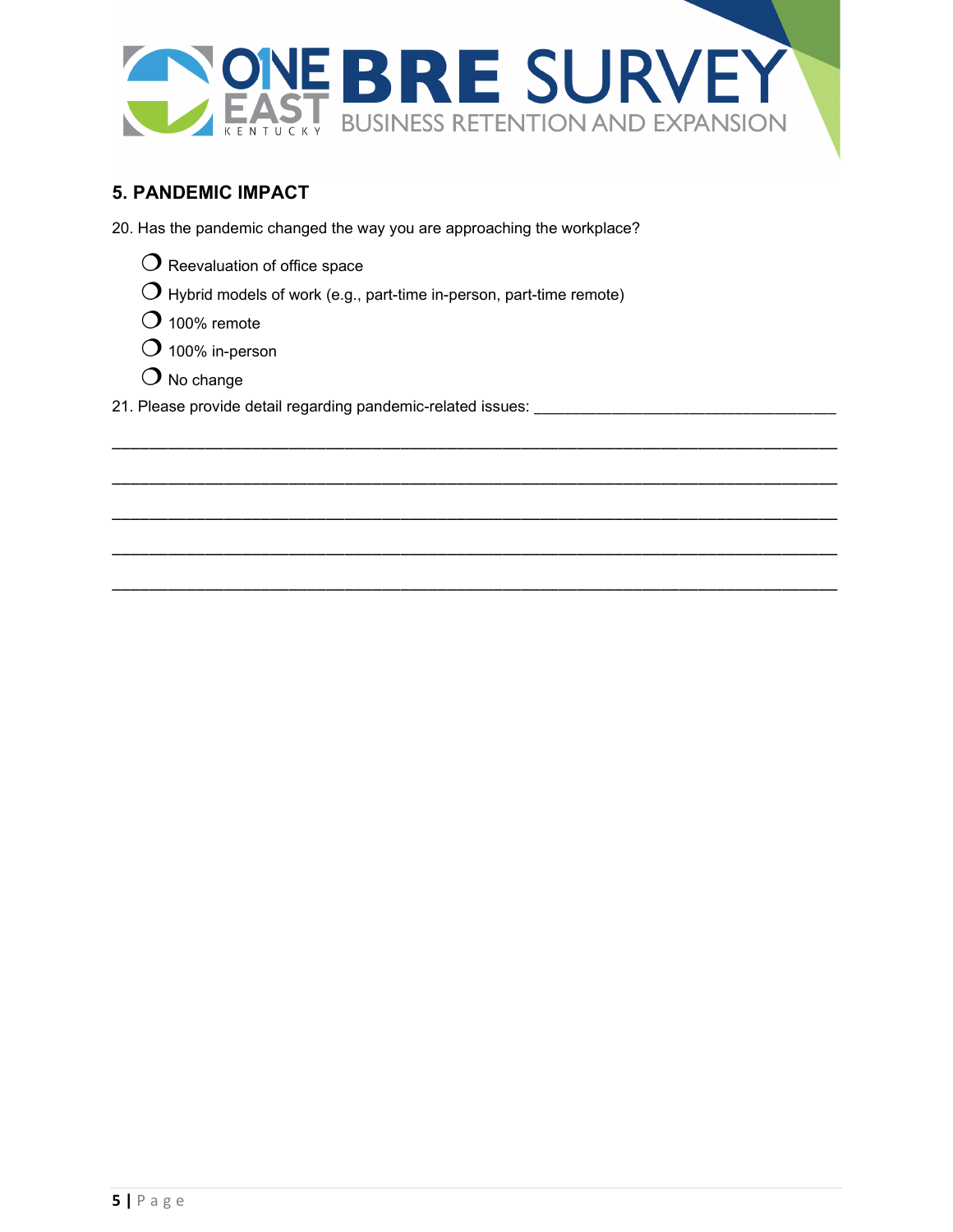

#### **6. WORKFORCE RECRUITMENT & RETENTION**

22. What is the average annual wage per employee at your business? Please provide an answer for all row options.

|                       | <b>Below</b><br>\$35,000 | \$35,000 to<br>\$49,999 | \$50,000 to<br>\$64,999 | \$65,000 to<br>\$79,999 | \$80,000 to<br>\$99,999 | \$100,000<br>or greater |
|-----------------------|--------------------------|-------------------------|-------------------------|-------------------------|-------------------------|-------------------------|
| <b>Entry Level</b>    |                          |                         |                         |                         |                         |                         |
| <b>Mid Management</b> |                          |                         |                         |                         |                         |                         |
| <b>Upper Level</b>    |                          |                         |                         |                         |                         |                         |

23. How many employees does your business currently have?

| Full-Time:        |  |
|-------------------|--|
| <b>Part-Time:</b> |  |
| Temp:             |  |
| Other:            |  |

24. How many temporary employees will become full-time employees?

25. Do you have difficulty finding qualified employees?

 $\bigcirc$  Yes  $\Omega_{\text{No}}$ 

26. If you answered "Yes" to the question above, please specify why. (Check all that apply)

| $\bigcirc$ Applicants do not have the basic skills we need |
|------------------------------------------------------------|
|------------------------------------------------------------|

- $\bigcirc$  Applicants do not have the technical skills we need
- $\overline{O}$  Our wage rate may not be competitive with other employers who employ the same type of applicant
- $\bigcirc$  Our technology has changed and our employees do not have the skills to perform the new job requirements
- $\bigcirc$  Potential employees do not have appropriate people or interpersonal skills
- Other (please specify) \_\_\_\_\_\_\_\_\_\_\_\_\_\_\_\_\_\_\_\_\_\_\_\_\_\_\_\_\_\_\_\_\_\_\_\_\_\_\_\_\_\_\_\_\_\_\_\_\_\_\_\_\_\_\_\_\_\_\_\_\_\_\_\_\_\_
- 27. How do you recruit labor? (Check all that apply)

| $\bigcirc$ Job services           | $\bigcirc$ Word of mouth |
|-----------------------------------|--------------------------|
| $\bigcirc$ Temp agencies          | $\bigcirc$ Online        |
| $\bigcirc$ Newspapers             |                          |
| $\bigcirc$ Other (please specify) |                          |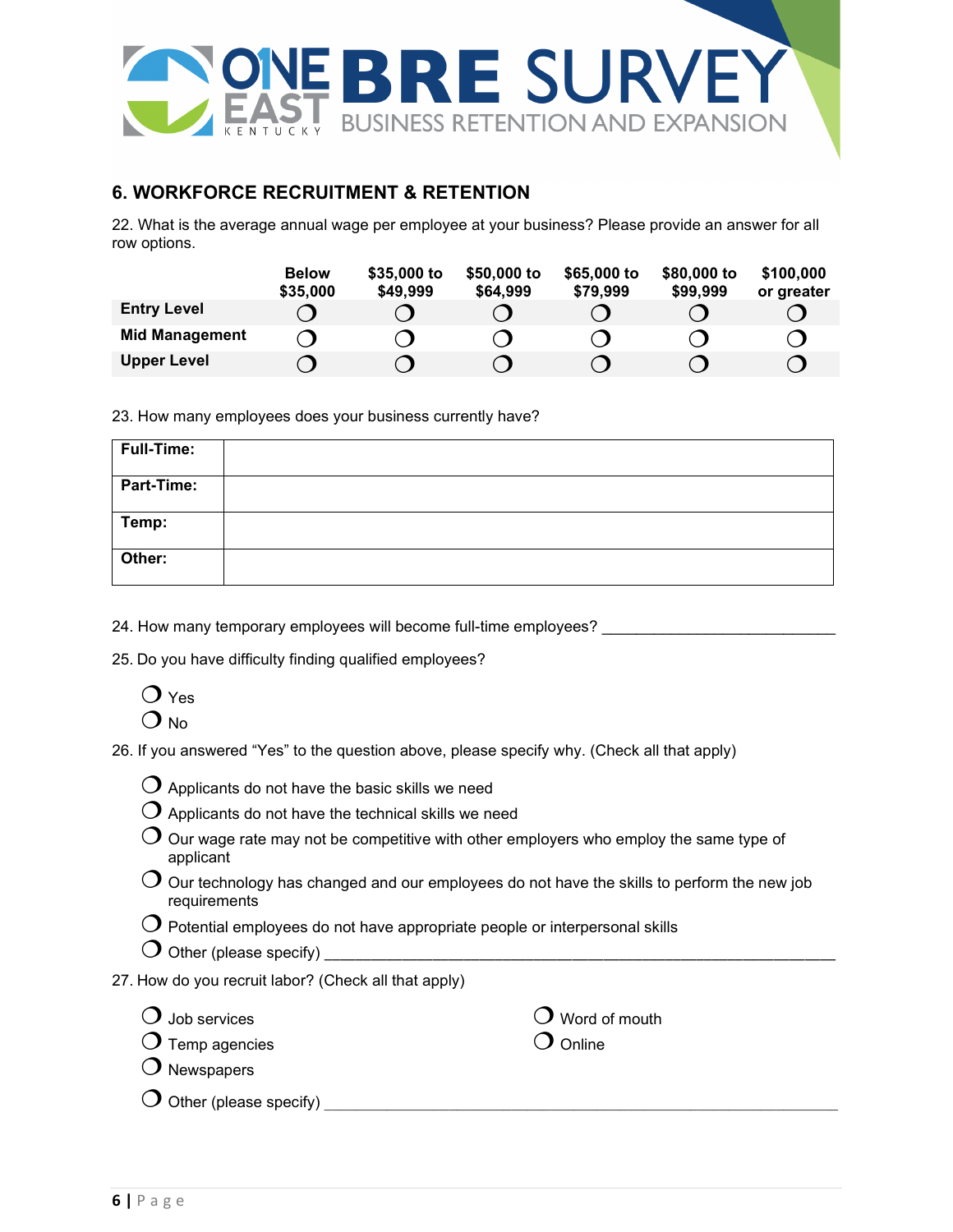

28. Do you currently have unfilled positions?

 $\Omega_{\text{No}}$ 

**If yes**, what are those positions?

29. Would you like assistance with recruiting, screening, and training new and existing employees?

 $\overline{O}$  Yes  $\Omega_{\text{No}}$ 

30. Do you have difficulty retaining qualified employees?

| res    |
|--------|
| N<br>O |

31. If you answered "Yes" to the question above, please specify why. (Check all that apply)

 $\overline{O}$  Other employers offer more in salary for the same work

- $\bigcirc$  Employees gain skills and move on to other opportunities
- $\overline{O}$  Employees go back to school
- $\overline{\mathrm{O}}$  Employees are choosing to work part-time instead of full-time
- $\mathrm O$  Employees lack desirable characteristics for a positive work environment (i.e., attendance, dependability, work ethics and safety)
- $\bigcirc$  Other (please specify)
- 32. Does your business invest in employee training to grow talent from within your company?

|              | Yes |
|--------------|-----|
| $\mathbf{L}$ | Nο  |

**If yes**, what type? \_\_\_\_\_\_\_\_\_\_\_\_\_\_\_\_\_\_\_\_\_\_\_\_\_\_\_\_\_\_\_\_\_\_\_\_\_\_\_\_\_\_\_\_\_\_\_\_\_\_\_\_\_\_\_\_\_\_\_\_\_\_\_\_\_\_\_\_\_\_\_\_\_\_\_\_\_

33. Would you be interested in being part of a training consortium that would allow your business and its employees access to upskilling and other education opportunities at free subsidized or reduced rates?

|         | Yes |
|---------|-----|
| ı<br>t, | Nο  |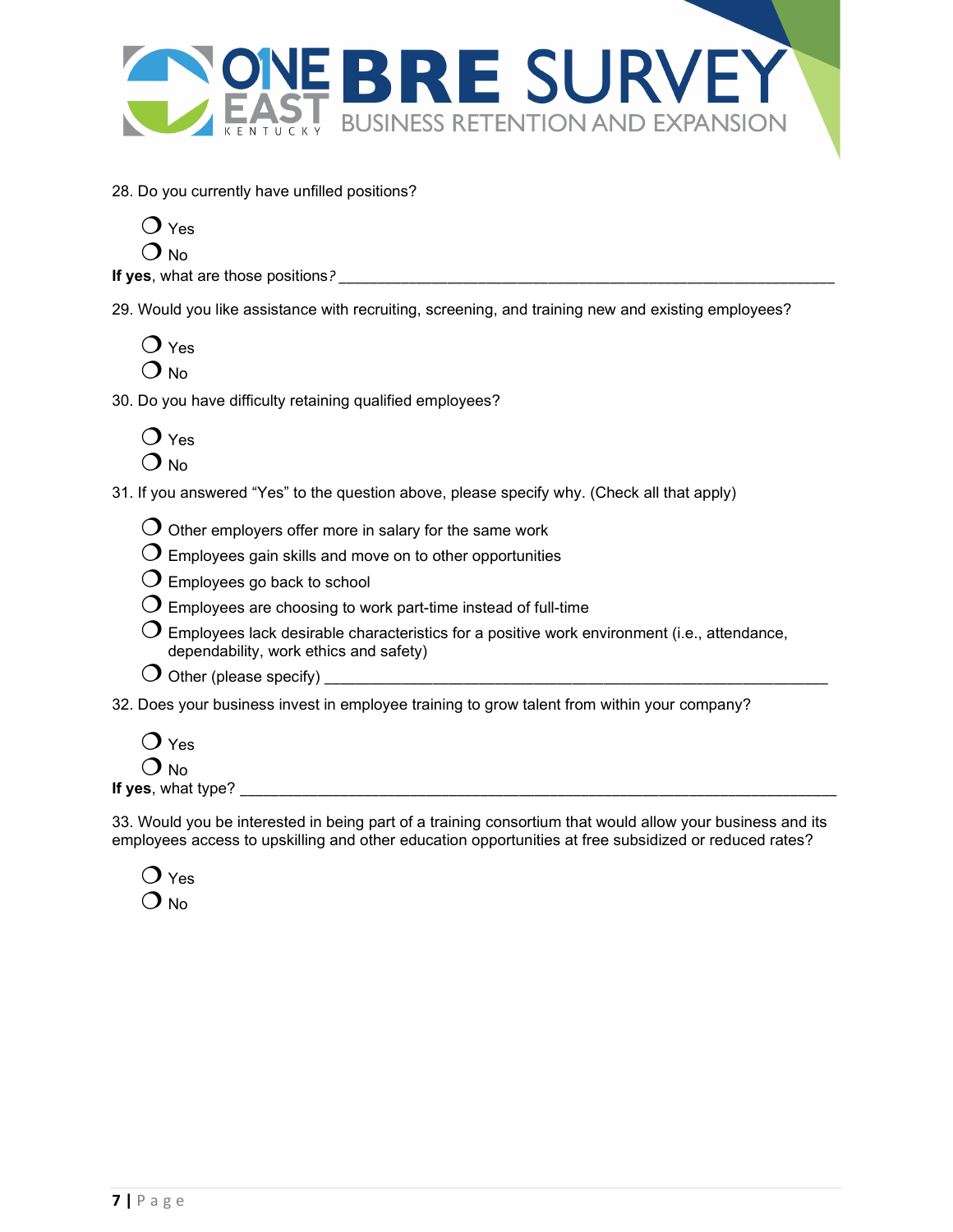

#### **7. COMMUNITY**

34. As a place to do business, what is your overall opinion of:

|                    | <b>Very Good</b> | Good | Fair | Poor |
|--------------------|------------------|------|------|------|
| Kentucky           |                  |      |      |      |
| <b>Your County</b> |                  |      |      |      |
| <b>Your City</b>   |                  |      |      |      |

\_\_\_\_\_\_\_\_\_\_\_\_\_\_\_\_\_\_\_\_\_\_\_\_\_\_\_\_\_\_\_\_\_\_\_\_\_\_\_\_\_\_\_\_\_\_\_\_\_\_\_\_\_\_\_\_\_\_\_\_\_\_\_\_\_\_\_\_\_\_\_\_\_\_\_\_\_\_\_\_\_\_\_\_\_\_\_\_\_\_\_\_\_

35. What attracted you to open your business in your location? \_\_\_\_\_\_\_\_\_\_\_\_\_\_\_\_\_\_\_\_\_\_\_\_\_\_\_\_\_\_\_\_\_\_\_\_\_

|                                                              | <b>Very</b><br>satisfied | <b>Somewhat</b><br>satisfied | <b>Neither</b><br>satisfied nor<br>dissatisfied | <b>Somewhat</b><br>unsatisfied | <b>Very</b><br>unsatisfied |
|--------------------------------------------------------------|--------------------------|------------------------------|-------------------------------------------------|--------------------------------|----------------------------|
| <b>Overall Quality</b><br>of Services                        | ⌒                        |                              | ∩                                               |                                |                            |
| <b>Street and</b><br><b>Sidewalk</b><br><b>Maintenance</b>   | $\bigcap$                |                              |                                                 |                                |                            |
| <b>Street and</b><br><b>Road Drainage</b>                    | ⌒                        | ⌒                            | ⌒                                               |                                | ◠                          |
| <b>Street Lighting</b>                                       | ⌒                        |                              |                                                 |                                |                            |
| <b>Police Services</b>                                       | ⌒                        | $\cap$                       | $\cap$                                          |                                |                            |
| <b>Fire Services</b>                                         | ◠                        |                              |                                                 |                                |                            |
| <b>Emergency</b><br><b>Medical</b><br><b>Services</b>        | ⌒                        |                              | $\bigcap$                                       |                                |                            |
| <b>Building Code</b><br><b>Enforcement</b><br><b>Process</b> |                          |                              |                                                 |                                |                            |
| <b>Recreational</b><br><b>Opportunities</b>                  | $\bigcap$                |                              |                                                 |                                |                            |
| <b>Quality of Life</b>                                       |                          |                              |                                                 |                                |                            |

36. Rate the quality of services provided in your community:

37. How satisfied are you with utility providers?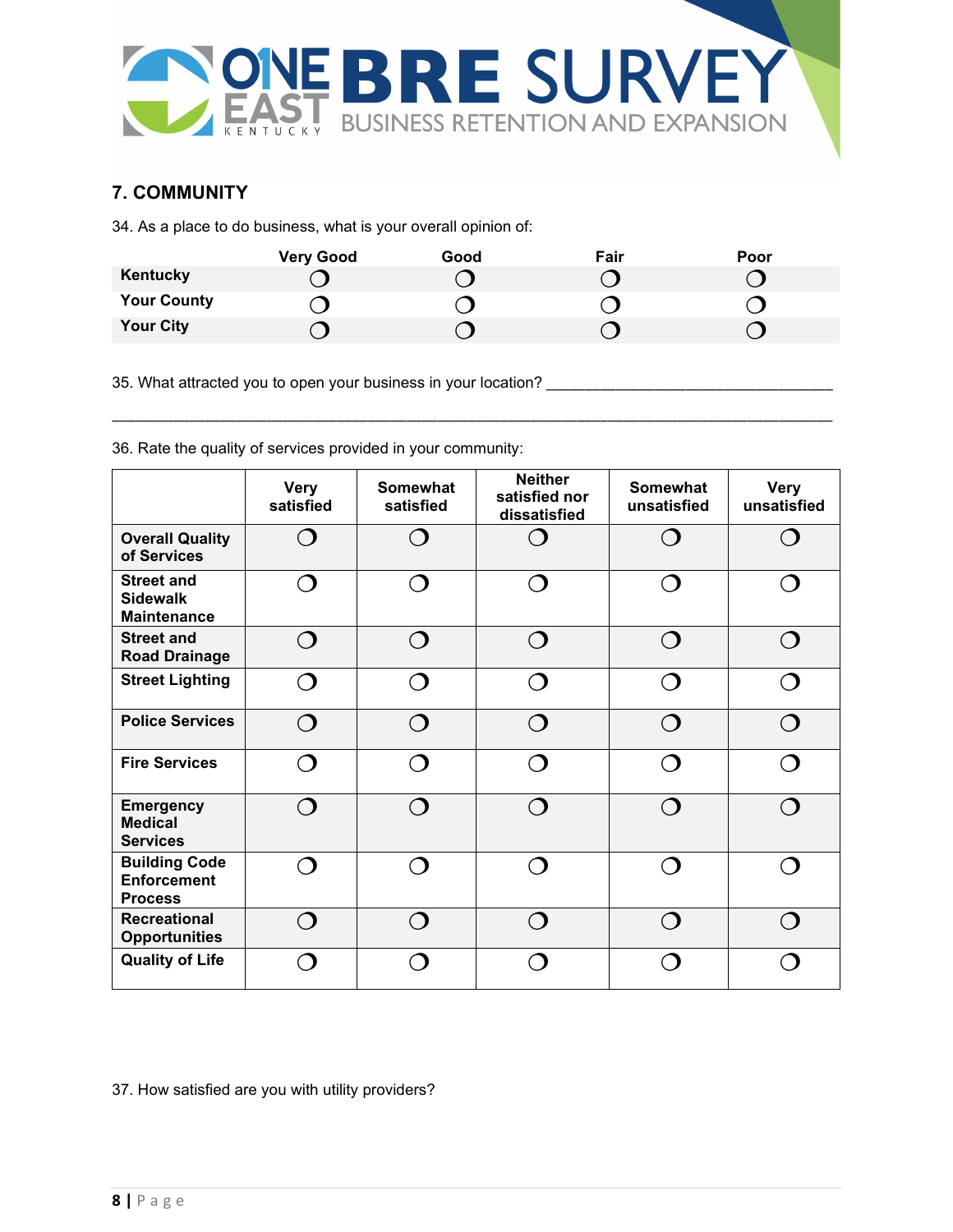

|                                   | <b>Very</b><br>satisfied | <b>Somewhat</b><br>satisfied | <b>Neither</b><br>satisfied nor<br>dissatisfied | <b>Somewhat</b><br>dissatisfied | <b>Very</b><br>dissatisfied |
|-----------------------------------|--------------------------|------------------------------|-------------------------------------------------|---------------------------------|-----------------------------|
| <b>Water</b>                      | ◠                        |                              | $\bigcap$                                       |                                 |                             |
| <b>Sewer</b>                      |                          |                              |                                                 |                                 |                             |
| <b>Trash</b>                      | ⌒                        |                              |                                                 |                                 |                             |
| <b>Natural Gas</b>                | ◠                        |                              |                                                 |                                 |                             |
| <b>Electricity</b>                | $\cap$                   |                              |                                                 |                                 |                             |
| <b>Telephone</b>                  | $\bigcap$                |                              |                                                 |                                 |                             |
| <b>Cellular</b><br><b>Service</b> | ⌒                        |                              |                                                 |                                 |                             |
| <b>Internet</b><br><b>Access</b>  |                          |                              |                                                 |                                 |                             |
| <b>Internet Speed</b>             |                          |                              |                                                 |                                 |                             |